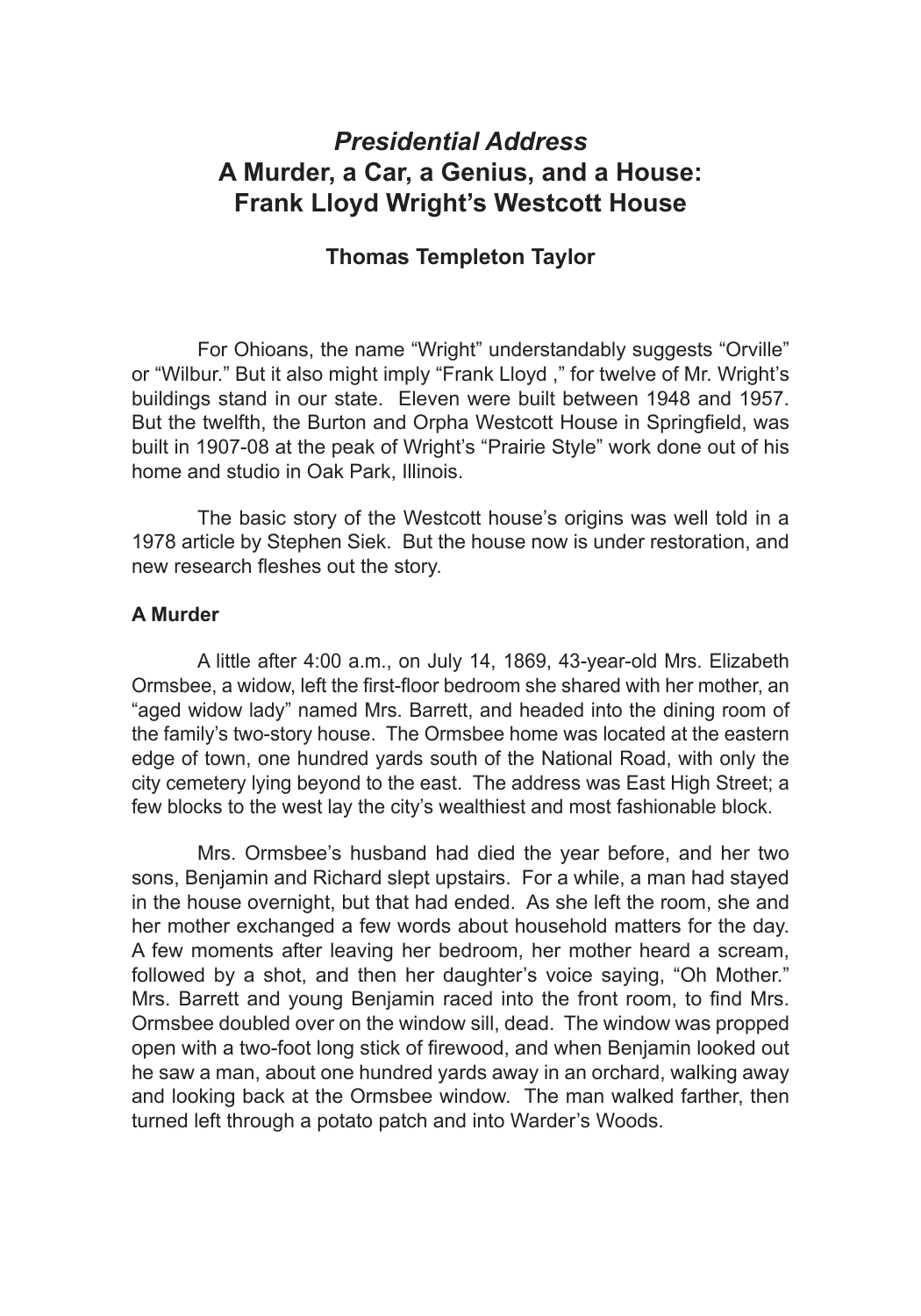#### OAH PROCEEDINGS

Mrs. Ormsbee had died of a gunshot wound. Dr. J. J. Rodgers eventually concluded that the ball had entered around her collarbone, and then traveled into her lung, suggesting that it struck "while the deceased was stooping," though Rodgers and (his brother) Dr. Robert Rodgers never found the ball, despite removing every one of Mrs. Ormsbee's organs. The local newspaper called the murder one of the most cold-blooded, causeless and inhuman murders ever recorded. The man had not been attacked – he could easily have escaped, and must have seen that only a helpless woman was likely to pursue him–and the killing of that helpless woman was simply prompted by devilish malignity.<sup>1</sup>

Mrs. Ormsbee's family was well connected. She had two well-known brothers-in-law in the city, and her step-daughter, Ellen Ormsbee, had married Benjamin Warder<sup>2</sup>, one of the city's most prominent businessmen and a future partner of Asa Bushnell, the governor of Ohio. The youngest son, Richard, would remain in Springfield and was raised in the Warder household, later becoming an attorney.

Unsurprisingly, the city council met that very week to augment the police force. But no assailant ever was indicted, much less convicted, for the murder. By the turn of the century, the Rodgers family and the Warder families were immensely prominent and wealthy folks, who carried with them the remembrance of the unsolved murder of one of their own. As for the house and land, in 1881 Richard sold the Ormsbee family property for \$5,000 to another local businessman, John S. Crowell, in whose building Collier's magazine was published. But Crowell would not sell the site for another 20 years.

## **A Genius**

Frank Lloyd Wright turned two the summer of Mrs. Ormsbee's death. Born into a Welsh clan that deeply valued both education and individuality, he received from his mother a love of design, as well as a self-confidence that would meet few equals in his long life. After two semesters at the University of Wisconsin, he moved to Chicago and spent a year working in the architectural firm of Joseph Ilsbee. He worked for Adler and Sullivan for several years, until he broke with Louis Sullivan, and then started his own firm in 1893, working out of his home and studio in Oak Park, Illinois.<sup>3</sup> Wright's style flowered in his now independent practice, and in the first decade of the 1900s he produced masterpieces of prairie architecture, like the Willits house in Highland Park, Illinois; the Susan Lawrence Dana House in Springfield, Illinois; the Frederick Robie House in Chicago; the Darwin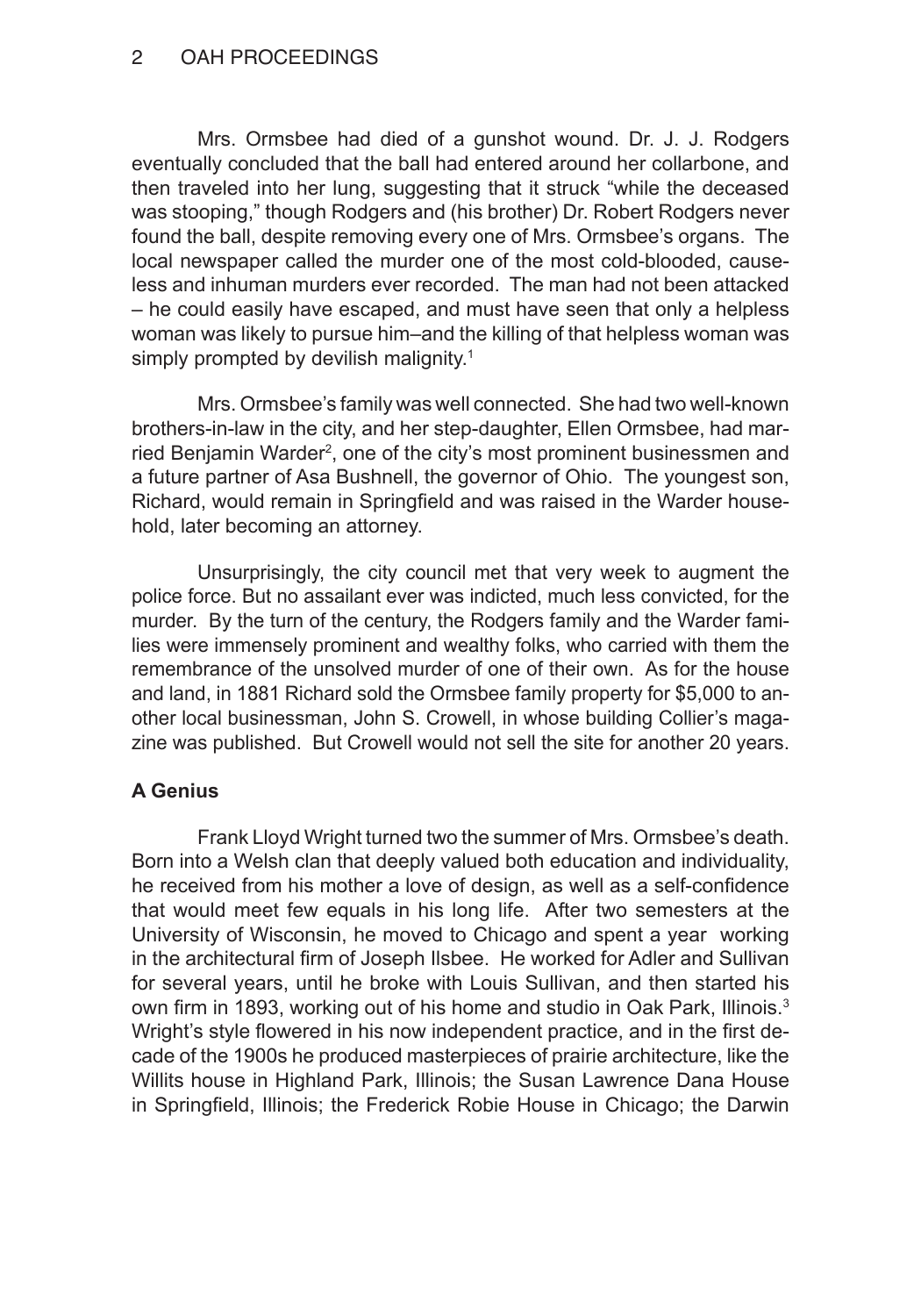Martin House in New York; and Unity Temple in Oak Park, Illinois<sup>4</sup> Three signed articles in *Ladies' Home Journal* made him well known among even middle class Americans, just as his essay "In the Cause of Architecture," published in *The Architectural Record* in 1908, secured his standing among American architects.<sup>5</sup>

Sometime after 1903, however, Wright's personal life entered a crisis. Mamah Cheney (born June 1869) and her husband moved to Oak Park in 1903, where she became friends with Kitty Wright, and Frank designed the Cheney's new home. Wright's famous affair with Mamah Cheney probably began before his trip to Japan in 1905. But whenever it started, sometime between 1905 and 1908 Wright concluded that he could not continue in his marriage. During those same turbulent years, very important Wright structures like Unity Temple and the Robie House were constructed. And so was Wright's only prairie house in Ohio, the Westcott House in Springfield.

Burton and Orpha Westcott moved to Springfield in 1903, while she was expecting their second child. They probably were uncertain about their ultimate plans. Born in 1868, the year after Wright and the year before Mrs. Ormsbee's murder, Burton came from the leading business family in Richmond Indiana, about sixty miles west of Springfield on the National Road. In Richmond, he and his father, his brothers, and his brothers-inlaw owned and operated several businesses, with the relatives serving in various combinations as officers or managers. In 1903 the family's Hoosier Seed Drill Co. merged with others to form the American Seeding Machine Co., a \$15,000,000 trust that absorbed five such businesses in Ohio, Indiana, New York, and Kentucky.<sup>6</sup> Later that year, the company, now dubbed "The Grain Drill Trust" by *The New York Times*, announced wage and salary cuts.<sup>7</sup> This merger mirrored the nearly simultaneous merger of harvester and reaper companies into the new International Harvester, which also had plants in Springfield. Though chartered in New Jersey, American Seeding Machine Co.'s headquarters were in Springfield. Burton relocated to Springfield as treasurer of the new company, along with his brother-inlaw, James Carr, as vice president. For at least one year, all the company's officers lived on the same block on East High Street.

#### **A House**

The Westcotts – Burton and Orpha and their two children – maintained residences in both Richmond and Springfield for a time, and lived at three different Springfield addresses within a few years. Within five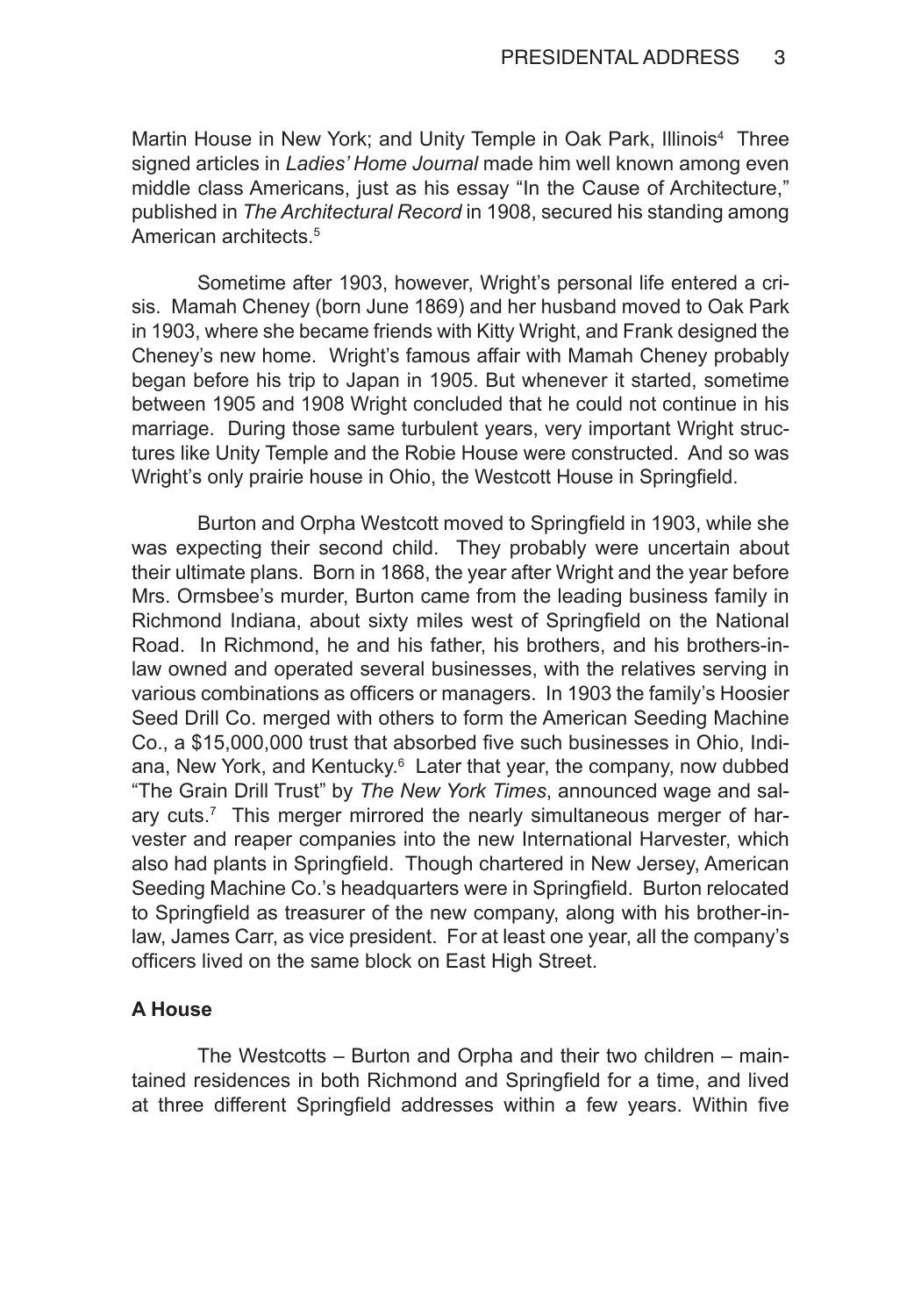#### OAH PROCEEDINGS

years the Carrs had moved back to Richmond. But ultimately the Westcotts stayed and decided to build a house. We do not know how they obtained the services of Frank Lloyd Wright – no correspondence between Wright and the Westcotts survives in the Wright archives. But at least three possibilities present themselves. Like most industrial Midwestern cities, prominent Springfield businessmen had strong ties to the Chicago area. (For example, Warder and Bushnell's third partner was John Glessner of Chicago). Another more direct link could have lain through Springfield's newest architect, W. K. Schilling. Arriving in Springfield by 1906 and lived just two blocks from the Westcotts. He had worked for Louis Sullivan in the early 1890s, when Wright worked as Sullivan's chief draftsman. The likeliest explanation, though, is that the Westcotts simply saw Wright's *Ladies' Home Journal* designs and were intrigued. Wright's 1901 article in particular might have caught their eye. It described a large block with four houses – the Westcott households in Richmond lived on such a block with four mansions. And the upstairs in that plan bears resemblances to the upstairs eventually designed for the Westcotts, including unusual matching bedrooms of identical size.

John Crowell was advertising the last spacious lot to be sold on East High Street – the Ormsbee property he had obtained in 1881. It had not sold, however, and so he divided it into two lots of unequal size. The smaller one sold, and in the summer of 1907 the Westcotts bought the other. The lot in question was 290 feet in length, and 75 feet wide, and unfortunately the fashionable East High Street exposure was the 75 foot. side. Wright's initial design failed to work for the lot, and the final design was rotated 90 degrees to make the adjustment, with a long pergola connecting the house to a carriage house in the back, making use of the lengthy eastern line of the property. Indeed, one of the most striking aspects of this project was Wright's adaptation to the unusual shape of the lot.

Although uncertainty over the contract date persists, construction clearly began in the fall of 1907 and was completed after the summer of 1908. At least two fires occurred during construction, and Wright himself seems to have stayed with the Westcotts for at least part of the time. The last surviving electrician who worked on the project, William Hicks, told Stephen Siek in 1976<sup>8</sup> that one worker took Wright aside and told him that he knew of his work, but was surprised at this house, thinking that Wright only did bungalows. (This may have been a reference to the "Small House" article in *Ladies' Home Journal*). According to the story, Wright responded that this was a "bungalow with a college education." One surviving photo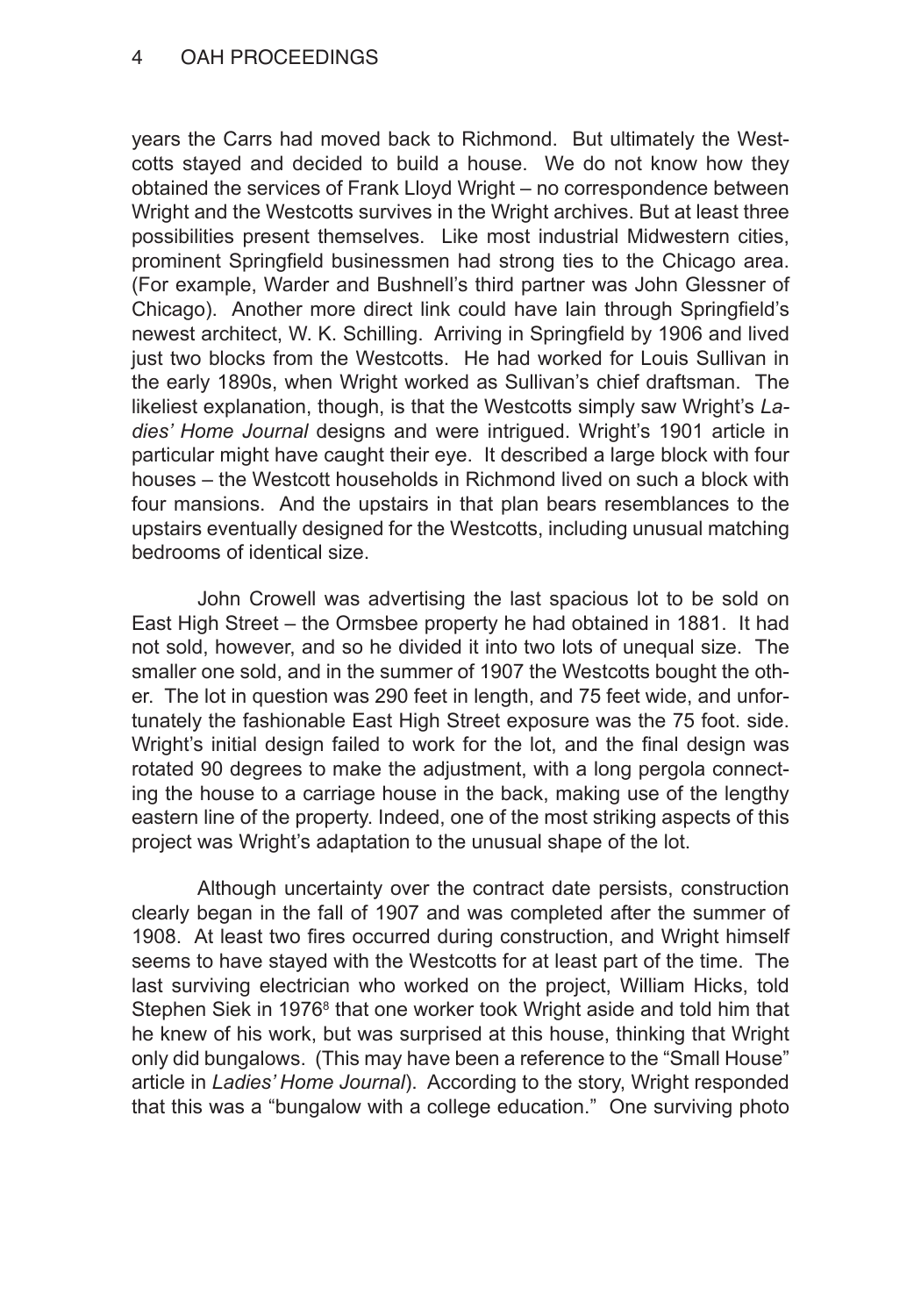shows the house as it looked nearing completion in mid-1908. The front lawn urns –the largest Wright ever designed for a residence – have not been installed, and the severely terraced lawn has few plantings, but this only serves to underscore the sharp lines and the classic prairie style, accented by the unscreened sleeping porches and Japanese style windows.

Wright's "In the Cause of Architecture" article appeared in early 1908, with a photo display that included the Westcott house. The house was also included in the famous Wasmuth portfolio published in 1910.<sup>9</sup> But otherwise, Wright passed out of the Westcotts' lives. He did not mention the Westcott House in later writings, such as his *Autobiography*, but it did appear in the first full-scale, scholarly retrospective of Wright's work, the invaluable *In the Nature of Materials*, published by Henry-Russell Hitchcock in 1942, which included photos of the house by noted Wright photographer, Gilman Lane.

As to Wright's personal life, the years of the Westcott construction corresponded to the disintegration of his marriage. He asked Catherine for a divorce, but she insisted on a year's delay. In 1909 Wright closed the Oak Park studio and left for Europe with Mamah Cheney, to tour and to establish his continental reputation. Upon this return to America, Wright relocated to Wisconsin and built his first Taliesin, where, in August 1914, Mameh, her two children, and four others were murdered by Wright's mentally unstable Barbadian cook.

We still know only fragments about the Westcotts. By 1909 they had moved into the house, with their daughter Jeane and son John, and two middle-aged, second-generation Irish servants named Nora and Margaret. All six had bedrooms upstairs. An African-American chauffeur named Robert Jackson, also lived on site at first, probably in the carriage house.<sup>10</sup> Orpha Westcott had a progressive streak – her good friend was Dr. Benedetta Titlow, the only woman physician in the city. A graduate of the Women's Medical College of Pennsylvania, she would serve in the French Legion during World War I, and would deliver Orpha's grandchildren in the 1920s. Orpha also liked travel, and not long after moving into the new house, they were off for one of their annual trips to Europe.<sup>11</sup> Their return trip was delayed by family illness – a good thing, since they were booked on the *Titanic*. Burton too was a progressive – he served on the original city commission when that body formed in 1913 and remained there most of the next decade, becoming mayor after the world war.

But as a businessman, his passion undoubtedly was the automobile.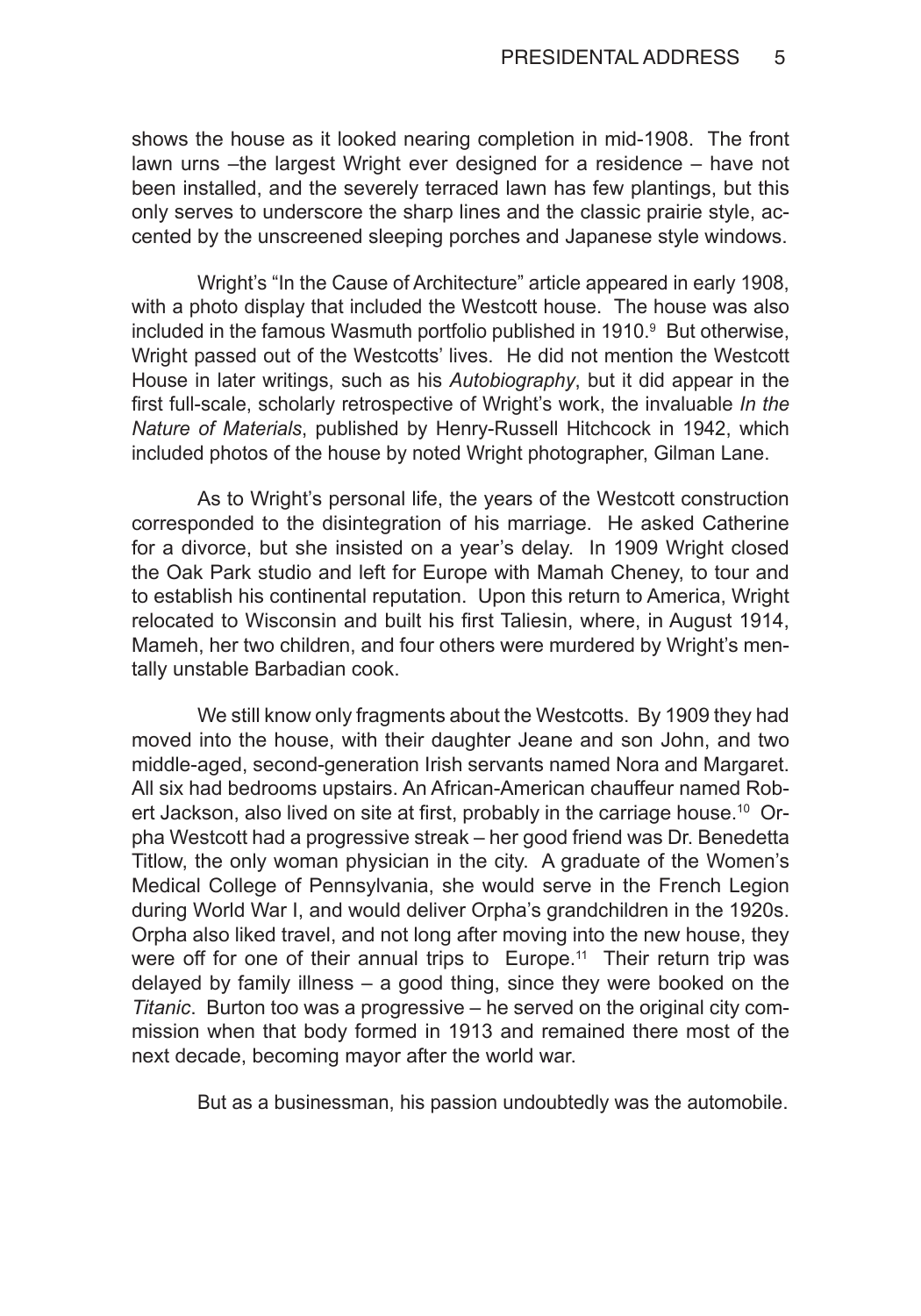#### OAH PROCEEDINGS

#### **A Car**

Though impossible to confirm, oral tradition has it that Burton's father John disliked automobiles and resisted making them. But after John's death in 1907, son Burton was free to convert the Westcott Carriage Co. in Richmond into the Westcott Motor Car Co. The first Westcott car appeared in 1909 and clearly was a two-seater Westcott carriage with an added single cylinder, air-cooled engine. The "Model 40" utilized a Continental 40hp engine, and sold for around \$2,000.

The Westcott car placed second in a 100-mile race at Indianapolis in 1910 and could average 75 miles per hour.<sup>12</sup> The company entered a car in the first Indianapolis 500 in 1911, a messy affair that killed one "mechanician" and injured several other participants. Mechanic John Wood was hurled from his car, and most cars swerved around him safely. But Harry Knight, piloting the Westcott car, drove into the inner fence to avoid hitting the injured mechanic. In so doing, however, he and his mechanic, John Glover were injured, and their car also careened into another vehicle. Knight eventually was hailed as a hero for wrecking his own vehicle in order to spare the injured John Wood.<sup>13</sup> According to descendants, the family lost interest in racing after a raceway death, probably Knight's in a race in Columbus in 1913.14

Westcott cars were assembled from parts manufactured elsewhere. Engines came from Continental, bodies from Muncie, Indiana. By 1915, four-cylinder models had been replaced by six-cylinder cars, and sedans were added to the line. Westcotts were sold in agencies as far away as New England and Florida. It was known as "The Car with the Longer Life."

In 1916 Burton moved the company from Richmond to Springfield. Westcotts were made in a building shared with the Davis Motor Car Co., and when the room proved inadequate, the Davis Co. attempted to find additional space elsewhere in Richmond. But when that effort failed, the Westcott Motor Car Co. moved instead into buildings abandoned by the American Seeding Machine Co. in Springfield.<sup>15</sup>

During the same years, Springfield overthrew its city council system for a city commission system. A local group of businessmen backed five men, including Burton Westcott, to run for the new commission. Four of the five were elected, along with one other, Burton's own next door neighbor, John Hoppes.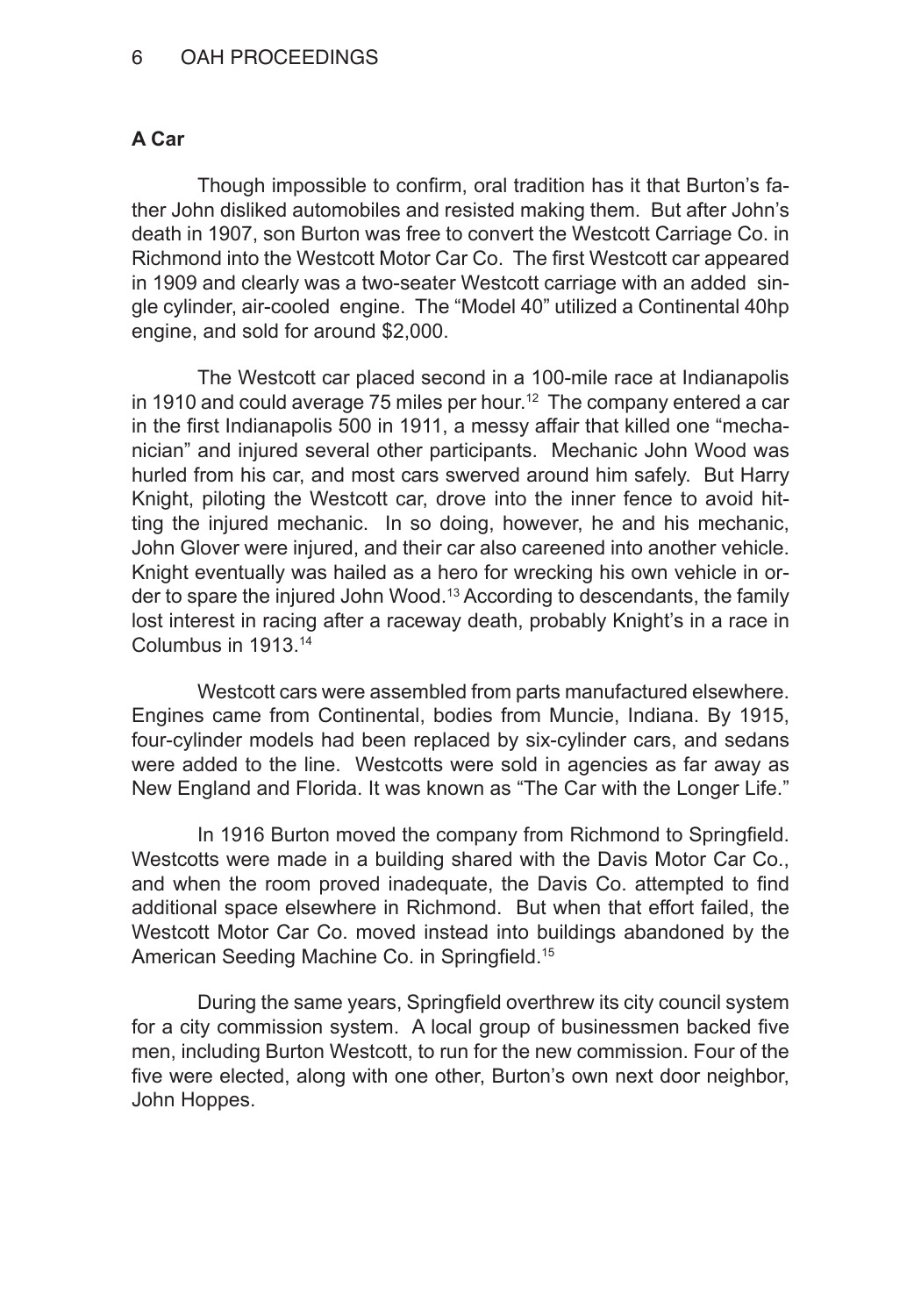Certainly the social highlight of these years was the marriage of the Westcotts' daughter, Jean Elise Westcott, to Lt. Richard Mast Rodgers, in a wedding in the front room of the house in September 1918. The wedding linked by marriage three of the city's most prominent family names, Mast, Rodgers, and Westcott. Surrounded by yellow chrysanthemums, palms, and orchids, the bride dressed in "a stunning suit of blue broadcloth" married the wealthy and dashing Rodgers, a pilot with the Royal Canadian Air Force, who was related to the same two Drs. Rodgers who autopsied Elizabeth Ormsbee forty-nine years earlier, after her death on the same lot as the wedding. In attendance were several of the city's more prominent citizens: Orpha's friend Dr. Titlow, the widow of the original president of American Seeding Machine, Mrs. Buchwalter; all the leading figures in the Rodgers clan, as well as the various Westcott relatives from Richmond. In the crowd was a young Margaret Bauman, later the mother of Jonathan Winters.<sup>16</sup>

In many ways, their lives must have been idyllic. But it would not last.

Westcott served as mayor in 1920-1921 and was credited by some with quelling riots that year. By this time his motor car company dominated his work life. When they opened the company in Springfield in 1916, they planned on turning out 1,000 cars per year, and sales of Westcott cars peaked in 1920 at 1,850. The company built an extension on to its factory, and then a new warehouse, in early 1921.17 But the 1920s were tough for the country's hundreds of smaller automobile manufacturers. Undercut by Ford and the mergers that were sweeping the industry, Burton held out. Having participated in the turn of century mergers that consolidated the agricultural machinery business, he surely must have sensed what was occurring. It was merge, face buyout, or risk ruin.

New models followed in 1922, but price reductions became necessary in 1923, and then the bottom fell out. The company's assets declined by 30% in one year, employees dropped from 210 to 140, and production declined from 1376 to 1057. Such occurred throughout the country. Tragically, Orpha died in Philadelphia following routine surgery in 1923, with Burton and Dr. Titlow at her side. The company was bought by a syndicate before the end of the year. Burton had gambled everything – and lost.

As if all this were not enough, Burton's health also began to fail in early 1925. By Christmas he was seriously ill, and he died on January 10, 1926, at age 57. It was front page news: "B. J. Westcott Dies After Long